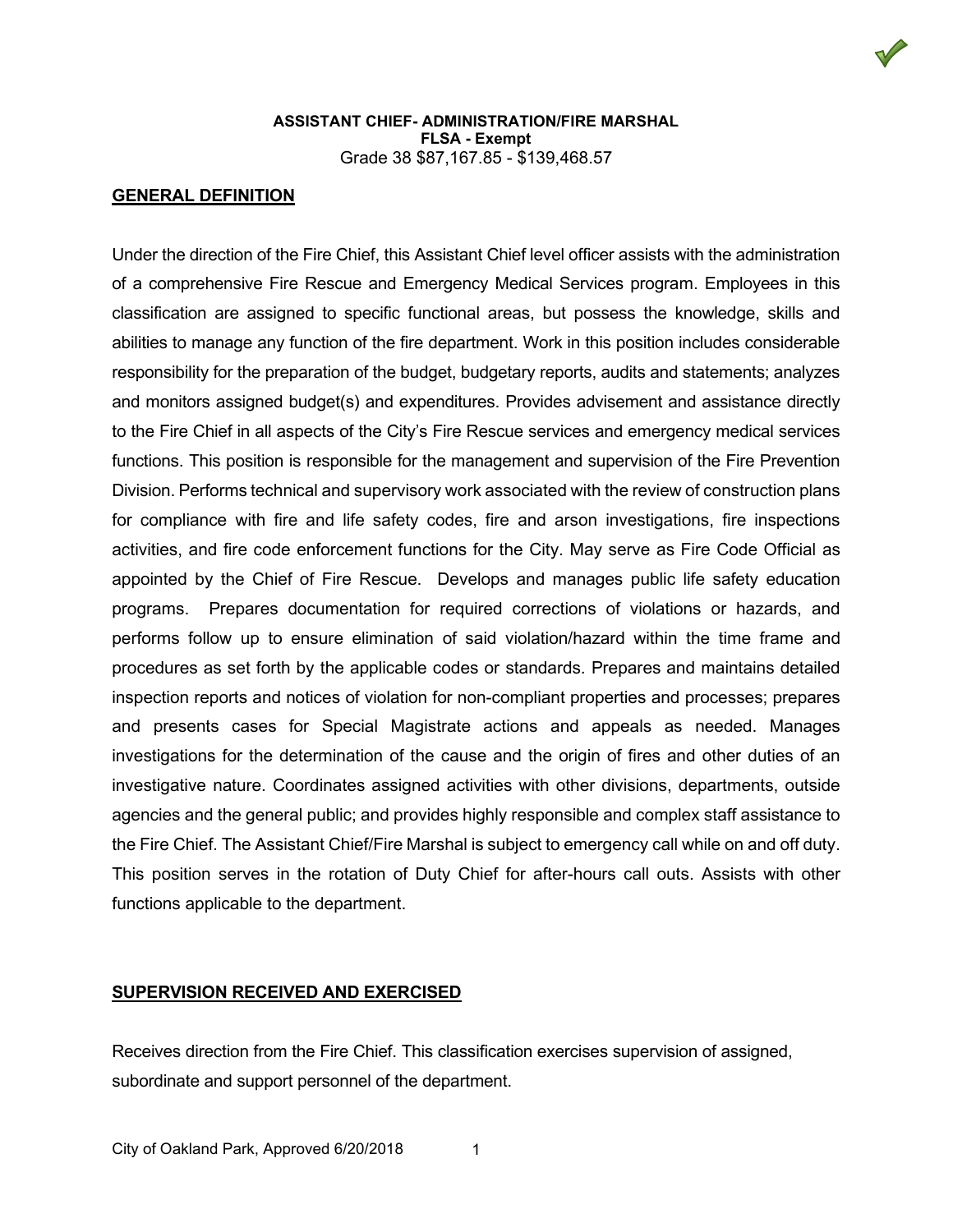## **ESSENTIAL JOB DUTIES**

The list of duties and functions, as outlined herein, is intended to be representative of the type of tasks performed within this classification. They are not listed in any order of importance. The omission of an essential function does not preclude management from assigning duties not listed herein if such functions are a logical assignment to the position.

- Acts in the capacity of Fire Chief and/or Incident Commander as directed or in the absence of the Fire Chief.
- **EXTER 15 Acts in the capacity of Assistant Emergency Management Director during emergency** activations.
- Performs human resource management functions. e.g., interviews, selection, hiring, disciplinary action, recommending promotion, performance evaluations.
- Participates in the planning, organization, and operating policies and procedures with respect to equipment, apparatus, and personnel; provides recommendations regarding capital expenditures for facilities, equipment, apparatus, and staffing.
- Administers all manner of regulatory compliance for the development, implementation, and delivery of the assigned functional areas under charge.
- Participates in the preparation, review and analysis of the fire department budget(s), statistics, records and reports to ensure efficient operations, to meet demands, and to comply with authorized requests for information regarding department activities and personnel.
- .
- Manages the compliance and enforcement of fire inspection and fire prevention laws and ordinances.
- May function as Fire Code Official, which includes fire code interpretations, fire code management, fire and life inspection program management, construction plans and specification review management, code research, and fire code enforcement.
- Performs fire and arson investigation management, which includes conducting fire cause and origin investigations, arson case management and preparation, agency liaison for fire/arson investigation team.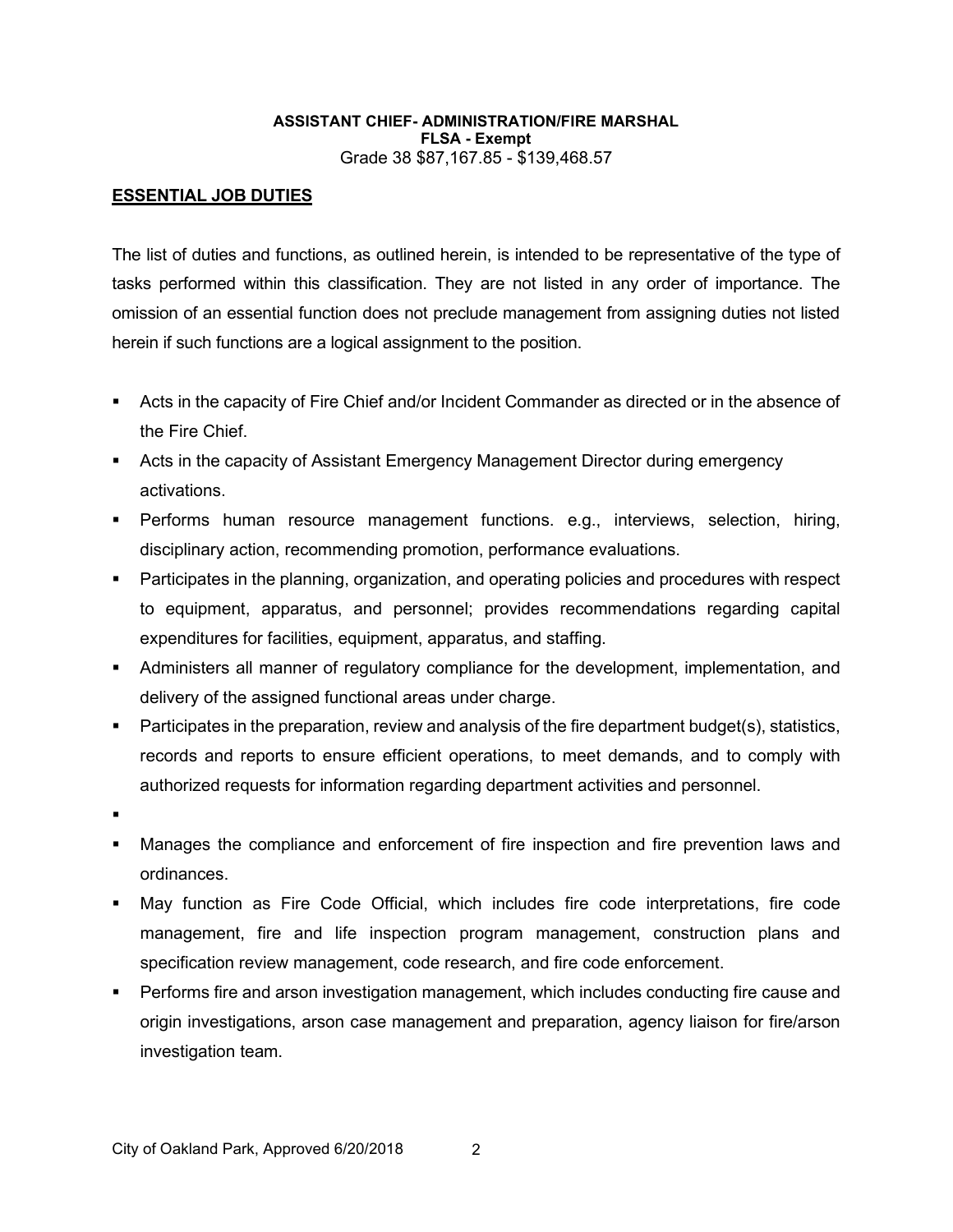- Coordinates records maintenance for statistics compilation and evaluation functions, which includes property, file maintenance, violation status, productivity report development, fire incident reporting and fire experience statistical reporting.
- Establish, within City policy, appropriate service and staffing levels; monitor and evaluate the efficiency and effectiveness of the service delivery methods and procedures; allocate resources accordingly as it relates to the needs of the Fire Prevention division.
- Supervises public education program development for the implementation of fire prevention education programs and public fire safety awareness programs.
- Serves as authorized ombudsman for critical customer service issues relative to regulatory disputes and alternate methods or material proposed; may represent the Fire Department before the City Commission and Committees on fire prevention related issues.
- Assumes duties as directed for emergency management related duties.
- Serves as Chief of Fire Rescue Department in the absence of the Fire Chief.
- Attends regional, professional and other educational forums to maintain current knowledge of trends and developments in the industry of fire service, emergency medical services, and fire prevention.
- Responds to emergencies and perform duties in support of Incident Command, firefighting or emergency medical services.
- Maintains current knowledge of trends and developments in the disciplines of urban and regional planning, building construction, and fire code enforcement for application to functions under charge.
- Conducts research and analysis on trends and developments in the industry for the purpose of developing and recommending new (or modifications to existing) policies and procedures to improve overall fire prevention and department operations.

## **KNOWLEDGE, SKILLS & ABILITIES**

 Comprehensive knowledge of the principles and practices applied to the organization, management, and administration of, fire suppression, emergency medical services, and fire prevention and life safety codes municipal functions.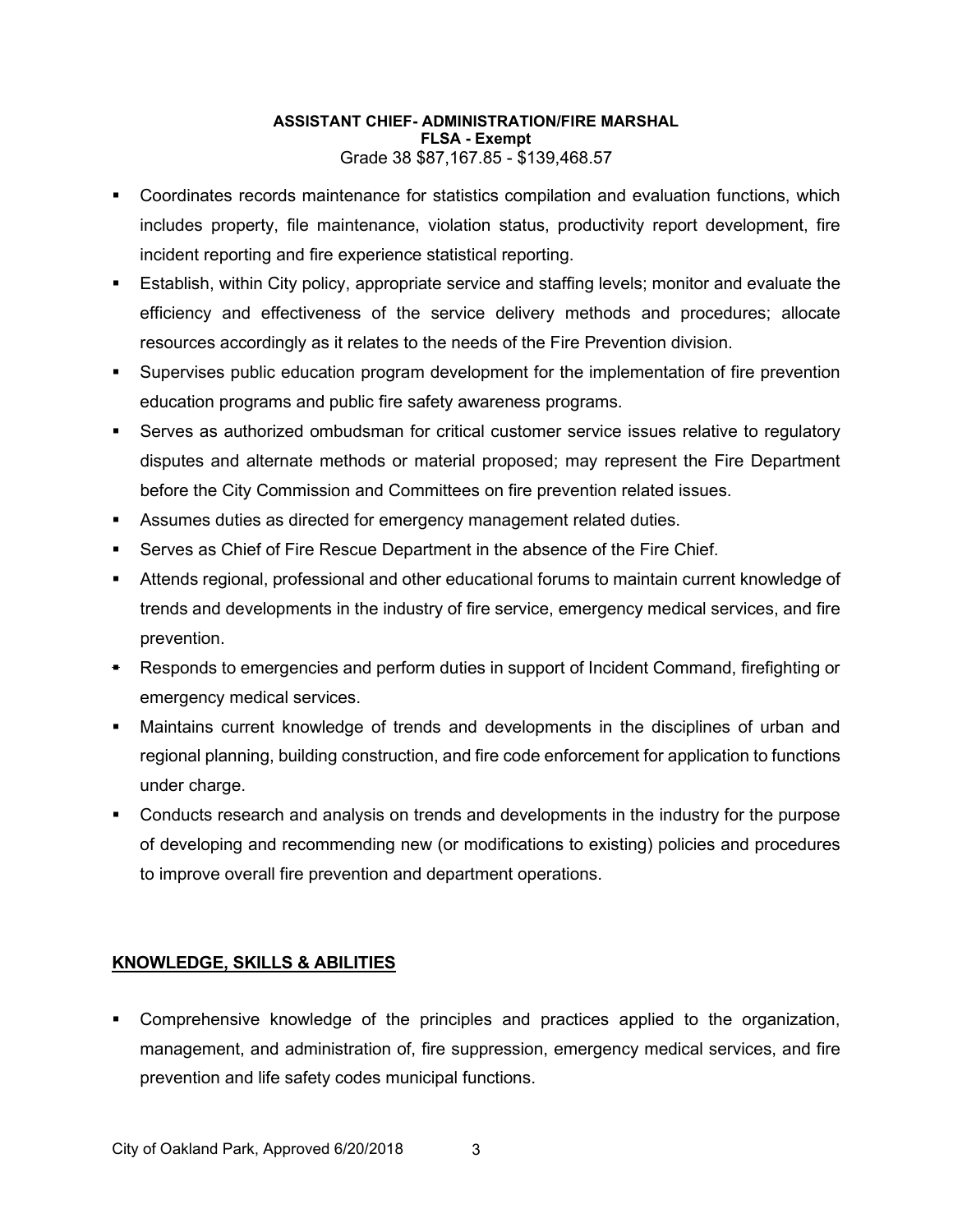- Comprehensive knowledge of the body of available and current information resources applicable to the department's functions for technical research purposes and for special projects as may be assigned by City Administration.
- Executive-level interpersonal leadership, planning, management and communications skills.
- Comprehensive knowledge of the principals and practices of fire rescue and emergency medical services administration, including budget preparation and personnel management.
- Comprehensive knowledge of pending and current legislation affecting the emergency response function as applied to current and projected demographic trends relevant to Florida.
- Comprehensive knowledge of the principles and techniques applied to origin and arson investigation, life safety codes review, legislative enforcement requirements and public education regarding fire prevention.
- Substantial knowledge of the principles and practices associated with management of fire inspection and fire prevention staff.
- Considerable knowledge of modern office practices, with emphasis on computer literacy, word processing, spreadsheet applications, and electronic records and file management.
- Ability to plan, assign, direct and review the work of others in a manner conducive to full performance and compliance with established code, ordinance, statutes and regulatory standards applicable to the work.
- Ability to evaluate, analyze, and provide recommendations regarding programs for fire code, enforcement, fire prevention, inspection, and education to the community.
- Ability to establish and maintain effective working relationships with internal and external customers, as well as governing and appointed authorities.
- Ability to communicate professionally and effectively verbally, in writing, and in presentations.
- A strong customer service orientation in work and communication with coworkers, management, elected officials and citizens.

### **PHYSICAL REQUIREMENTS**

The City of Oakland Park is an Equal Opportunity Employer. In compliance with the Americans with Disabilities Act (42 U.S. C. 12101 et. seq.), the City of Oakland Park will provide reasonable accommodations to qualified individuals with disabilities and encourages both prospective and

City of Oakland Park, Approved 6/20/2018 4